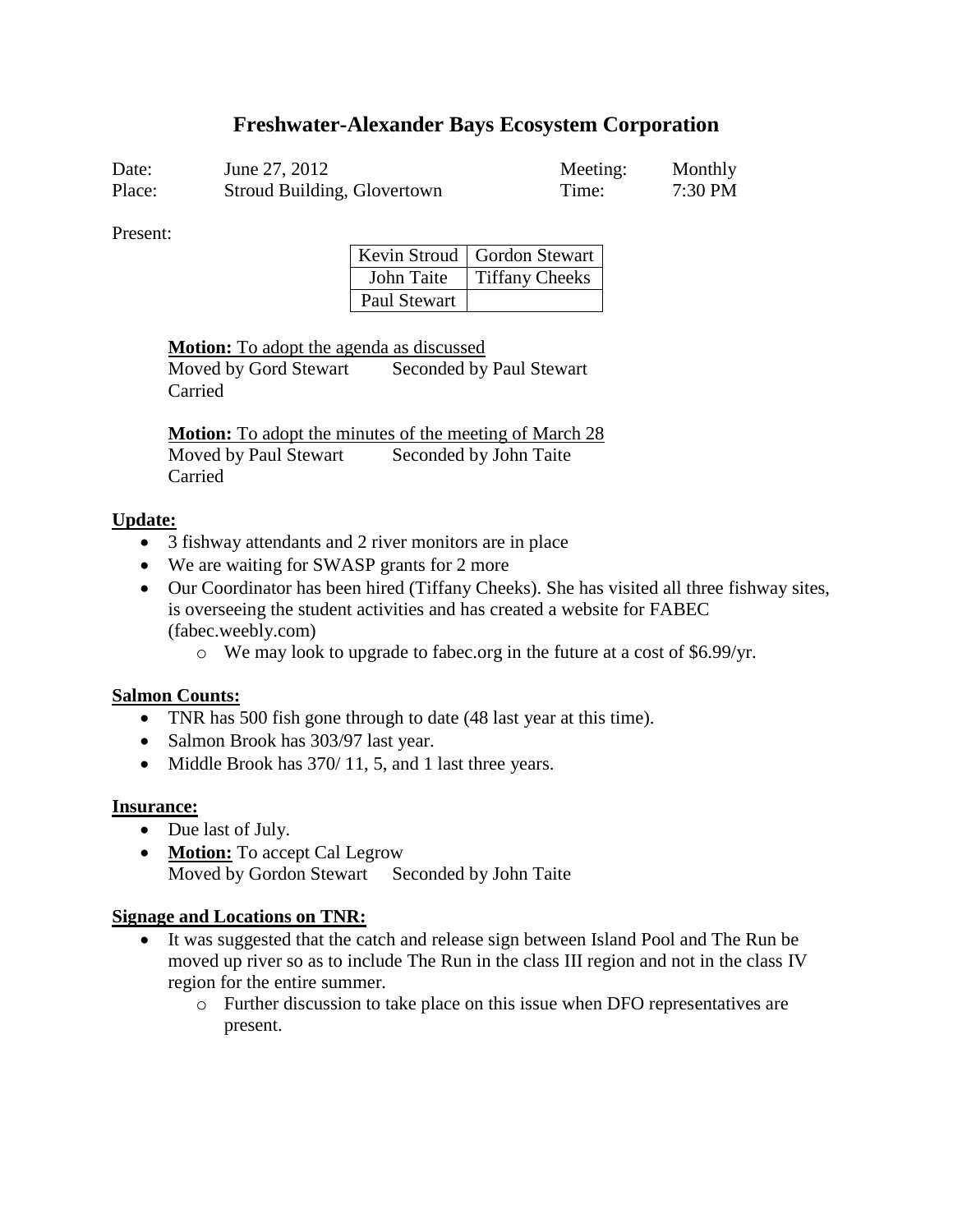### **DFO Trip on TNR:**

- 3 DFO officials were given a tour of the TNR from the Fishway to Birch Point. They visited the pools all along the river and agree that better signs are necessary to make the present regulations more clear.
	- o They suggest that signs (with descriptions) for each individual pool (particularly at the falls) would be a good way to bring more clarity.
- It was also suggested that FABEC could obtain colored photos of the TNR from the falls down to Moriane's bench to create a large model. This would aid in discussion purposes for future meetings.

#### **Stroud's Cove:**

- Rock and sand has been dumped on the outer point. We are not sure if permission has been granted.
	- o Will contact Coast Guard and Environment to find out.

# **Fishway Next Year:**

- In lieu of rumours that DFO may withdraw funding for salmon counters, we feel that FABEC should pursue other avenues of funding to continue this process on the TNR.
	- o Eg. Service Canada could provide funding for 2 students (2 stints of 7 weeks).
	- o Estimated that an adult would cost \$8000.
	- o Could we invite our MP to a future meeting?
	- o Maybe Tiffany could investigate potential funding oppurtunities?

# **Survey for Middle Brook:**

- Ouestion debate:
	- o #17: Quananiche must be kept or released.
		- Ouestion is fine.
	- o #22: Original question was intended to garner public opinion. We see no harm in this and would like to know public opinion.
		- **Motion:** To change #22 to "1 pond on the watershed to produce trophy trout."
			- Moved by Paul Stewart
			- Seconded by  $-$  Kevin Stroud
	- $\circ$  #23: This strategy could be difficult in some ponds but could work in others. Again, we would like to know public opinion on this approach.
		- **Motion:** To leave #23 in the survey as is.
			- Moved by Kevin Stroud
			- Seconded by  $-$  Gord Stewart
- The survey will be administered in the Butt's Pond, Smallwood Park, Gambo Road, and Square Pond park areas.

#### **Items for Next Meeting:**

- George's Pond
- Cottage Development Area (Grandy)
- Budget for next year
- Tags  $(2 \text{ to } 4)$